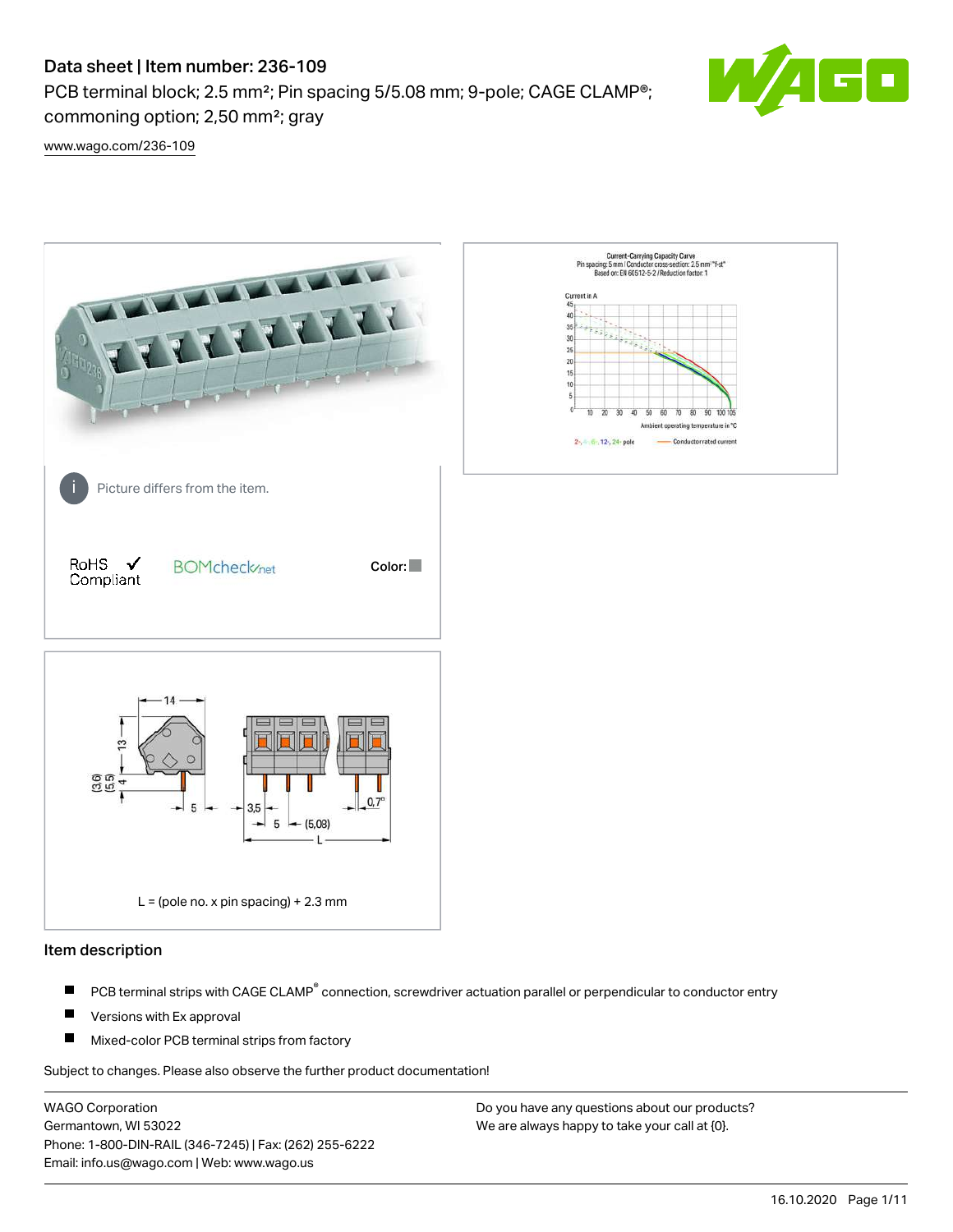

- $\blacksquare$ Operating tools for factory wiring
- $\blacksquare$ 45° conductor entry angle permits a wide range of applications and wiring options
- $\blacksquare$ Set to metric or inch pin spacing by compressing PCB terminal strips or pulling them apart

## Data

# Electrical data

#### Ratings per IEC/EN 60664-1

| Ratings per                 | IEC/EN 60664-1                                                        |
|-----------------------------|-----------------------------------------------------------------------|
| Rated voltage (III / 3)     | 250 V                                                                 |
| Rated surge voltage (III/3) | 4 <sub>k</sub> V                                                      |
| Rated voltage (III/2)       | 320 V                                                                 |
| Rated surge voltage (III/2) | 4 <sub>k</sub> V                                                      |
| Nominal voltage (II/2)      | 630 V                                                                 |
| Rated surge voltage (II/2)  | 4 <sub>k</sub> V                                                      |
| Rated current               | 24 A                                                                  |
| Legend (ratings)            | $(III / 2)$ $\triangle$ Overvoltage category III / Pollution degree 2 |

#### Ratings per UL 1059

| Approvals per                  | UL 1059 |
|--------------------------------|---------|
| Rated voltage UL (Use Group B) | 300 V   |
| Rated current UL (Use Group B) | 15 A    |
| Rated voltage UL (Use Group D) | 300 V   |
| Rated current UL (Use Group D) | 10 A    |

#### Ratings per CSA

| Approvals per                   | CSA   |
|---------------------------------|-------|
| Rated voltage CSA (Use Group B) | 300 V |
| Rated current CSA (Use Group B) | 15 A  |
| Rated voltage CSA (Use Group D) | 300 V |
| Rated current CSA (Use Group D) | 10 A  |

## Connection data

| Connection technology | CAGE CLAMP                              |
|-----------------------|-----------------------------------------|
| Actuation type        | Operating tool                          |
| Solid conductor       | $0.08$ 2.5 mm <sup>2</sup> / 28  12 AWG |

Subject to changes. Please also observe the further product documentation!

| <b>WAGO Corporation</b>                                | Do you have any questions about our products? |
|--------------------------------------------------------|-----------------------------------------------|
| Germantown, WI 53022                                   | We are always happy to take your call at {0}. |
| Phone: 1-800-DIN-RAIL (346-7245)   Fax: (262) 255-6222 |                                               |
| Email: info.us@wago.com   Web: www.wago.us             |                                               |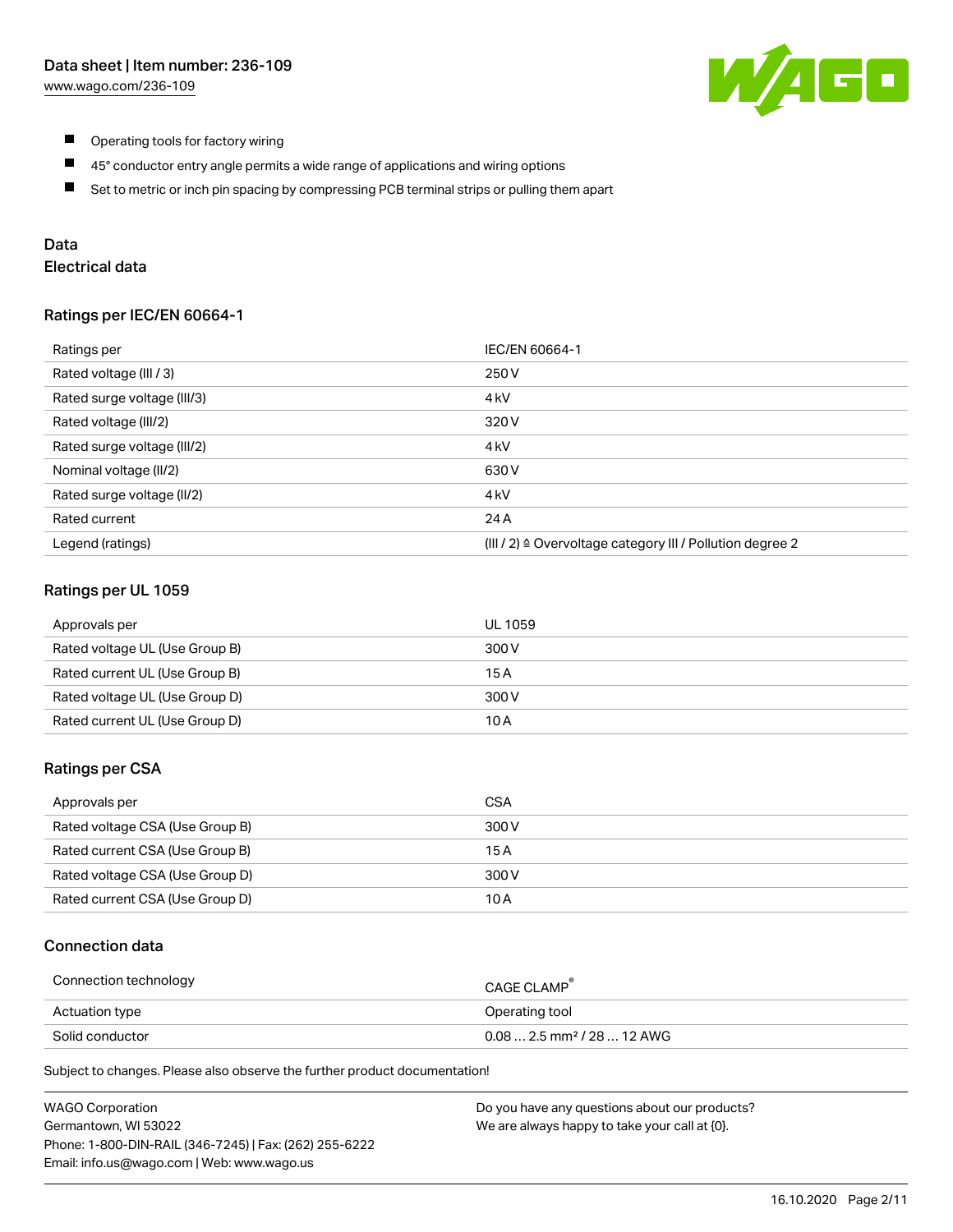# Data sheet | Item number: 236-109

[www.wago.com/236-109](http://www.wago.com/236-109)



| Fine-stranded conductor                           | $0.08$ 2.5 mm <sup>2</sup> / 28  12 AWG |
|---------------------------------------------------|-----------------------------------------|
| Fine-stranded conductor; with insulated ferrule   | $0.251.5$ mm <sup>2</sup>               |
| Fine-stranded conductor; with uninsulated ferrule | $0.251.5$ mm <sup>2</sup>               |
| Strip length                                      | $56$ mm / 0.2  0.24 inch                |
| Conductor connection direction to PCB             | 45°                                     |
| Pole No.                                          | 9                                       |
| Total number of connection points                 | 9                                       |
| Total number of potentials                        | 9                                       |
| Number of connection types                        |                                         |
| Number of levels                                  |                                         |
| Note (conductor cross-section)                    | 12 AWG: THHN, THWN                      |

## Physical data

| Pin spacing                          | 5/5.08 mm / 0.197/0.2 inch |
|--------------------------------------|----------------------------|
| Width                                | 47.3 mm / 1.862 inch       |
| Height                               | 17 mm / 0.669 inch         |
| Height from the surface              | 13 mm / 0.512 inch         |
| Depth                                | 14 mm / 0.551 inch         |
| Solder pin length                    | 4 mm                       |
| Solder pin dimensions                | $0.7 \times 0.7$ mm        |
| Drilled hole diameter with tolerance | $1.1$ <sup>(+0.1)</sup> mm |

## PCB contact

| PCB contact                         | THT                                      |
|-------------------------------------|------------------------------------------|
| Solder pin arrangement              | over the entire terminal strip (in-line) |
| Number of solder pins per potential |                                          |

## Material Data

| Color                       | gray                                  |
|-----------------------------|---------------------------------------|
| Material group              |                                       |
| Insulation material         | Polyamide (PA66)                      |
| Flammability class per UL94 | V <sub>0</sub>                        |
| Clamping spring material    | Chrome nickel spring steel (CrNi)     |
| Contact material            | Electrolytic copper $(E_{\text{Cl}})$ |
| Contact plating             | tin-plated                            |
| Fire load                   | 0.112 MJ                              |

Subject to changes. Please also observe the further product documentation!

| <b>WAGO Corporation</b>                                | Do you have any questions about our products? |
|--------------------------------------------------------|-----------------------------------------------|
| Germantown, WI 53022                                   | We are always happy to take your call at {0}. |
| Phone: 1-800-DIN-RAIL (346-7245)   Fax: (262) 255-6222 |                                               |
| Email: info.us@wago.com   Web: www.wago.us             |                                               |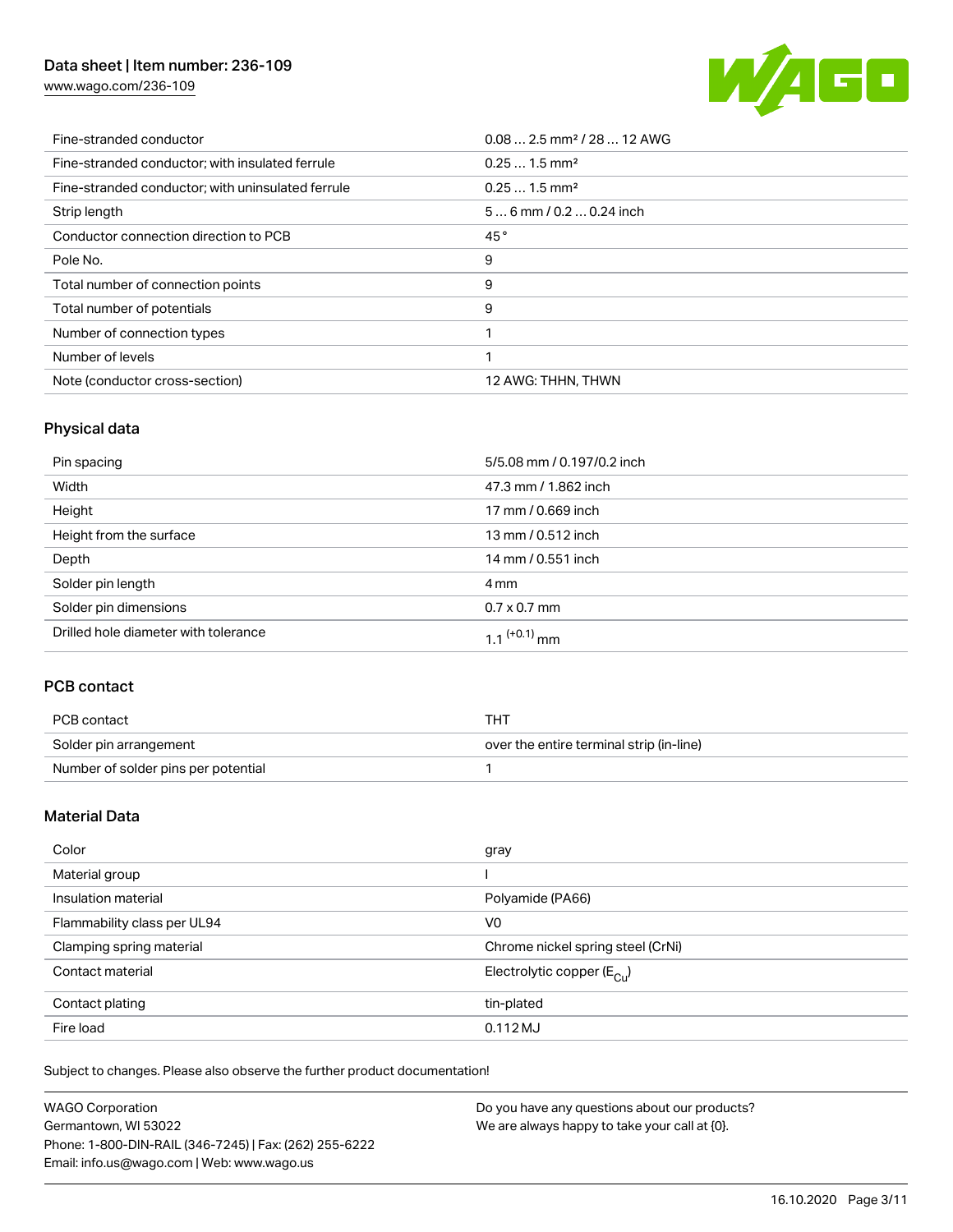[www.wago.com/236-109](http://www.wago.com/236-109)



| Weight                            | 7.8g         |
|-----------------------------------|--------------|
| <b>Environmental Requirements</b> |              |
| Limit temperature range           | -60  +105 °C |
|                                   |              |

# Commercial data

| Product Group         | 4 (Printed Circuit) |
|-----------------------|---------------------|
| Packaging type        | <b>BOX</b>          |
| Country of origin     | CН                  |
| <b>GTIN</b>           | 4044918766548       |
| Customs tariff number | 85369010000         |

#### Approvals / Certificates

#### Country specific Approvals

|      |                                        |                           | Certificate |
|------|----------------------------------------|---------------------------|-------------|
| Logo | Approval                               | Additional Approval Text  | name        |
| Ж    | <b>CSA</b><br>DEKRA Certification B.V. | C <sub>22.2</sub> No. 158 | 1673957     |

#### Ship Approvals

|                           |                     |                                 | Certificate |
|---------------------------|---------------------|---------------------------------|-------------|
| Logo                      | Approval            | <b>Additional Approval Text</b> | name        |
|                           | BV                  | IEC 60998                       | 11915/D0    |
| Ø                         | Bureau Veritas S.A. |                                 | BV          |
| <b>BUREAU</b><br>VERITASS |                     |                                 |             |

## **Counterpart**

## Compatible products

#### ferrule

|                                                                            | Item no.: 216-101<br>Ferrule; Sleeve for 0.5 mm <sup>2</sup> / AWG 22; uninsulated; electro-tin plated; silver-colored | www.wago.com/216-101 |  |  |
|----------------------------------------------------------------------------|------------------------------------------------------------------------------------------------------------------------|----------------------|--|--|
| Subject to changes. Please also observe the further product documentation! |                                                                                                                        |                      |  |  |
| $\cdots$ $\cdots$                                                          |                                                                                                                        |                      |  |  |

WAGO Corporation Germantown, WI 53022 Phone: 1-800-DIN-RAIL (346-7245) | Fax: (262) 255-6222 Email: info.us@wago.com | Web: www.wago.us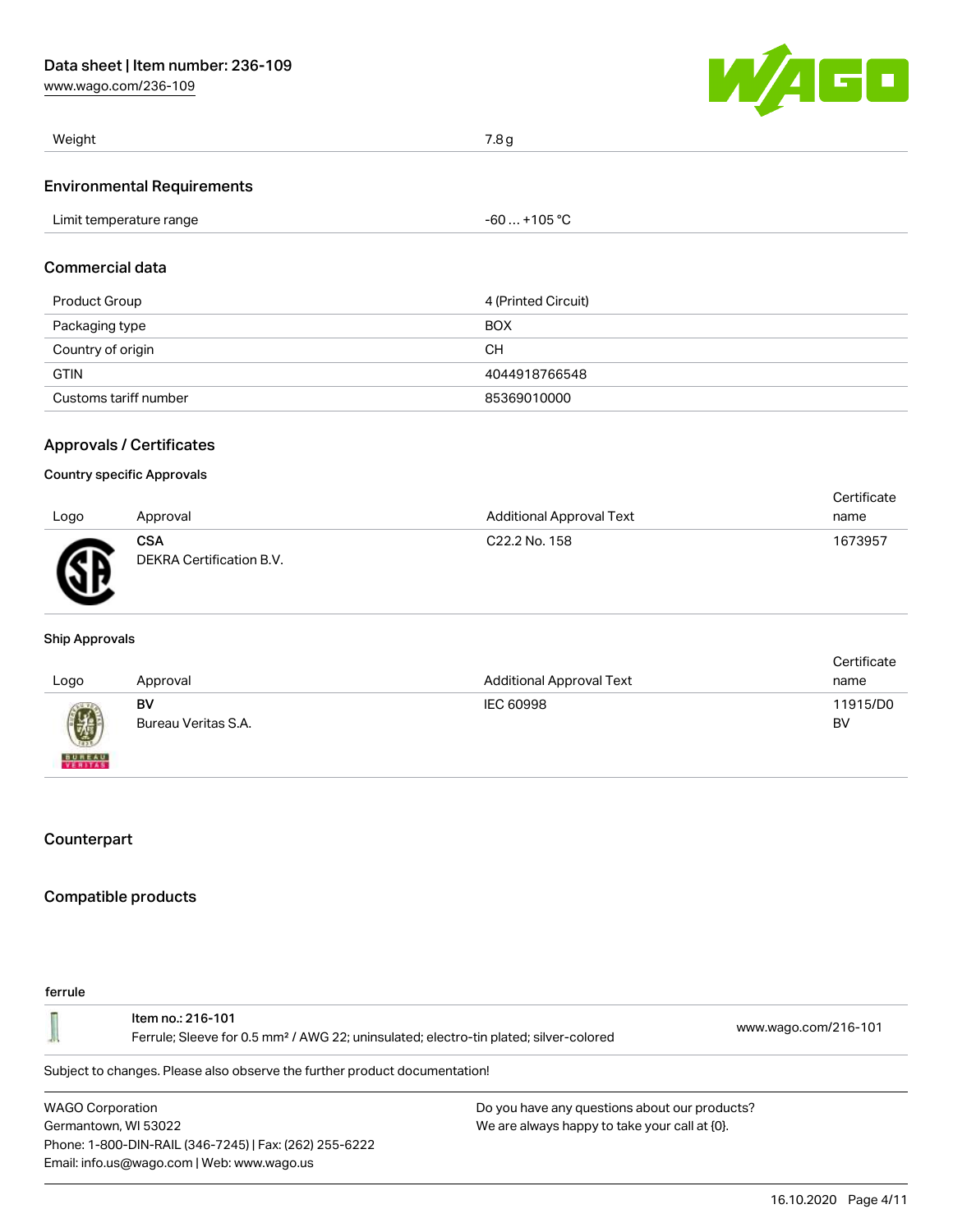WAGO

| Item no.: 216-102<br>Ferrule; Sleeve for 0.75 mm <sup>2</sup> / AWG 20; uninsulated; electro-tin plated; silver-colored                                                                           | www.wago.com/216-102 |
|---------------------------------------------------------------------------------------------------------------------------------------------------------------------------------------------------|----------------------|
| Item no.: 216-103<br>Ferrule; Sleeve for 1 mm <sup>2</sup> / AWG 18; uninsulated; electro-tin plated                                                                                              | www.wago.com/216-103 |
| Item no.: 216-104<br>Ferrule; Sleeve for 1.5 mm <sup>2</sup> / AWG 16; uninsulated; electro-tin plated; silver-colored                                                                            | www.wago.com/216-104 |
| Item no.: 216-121<br>Ferrule; Sleeve for 0.5 mm <sup>2</sup> / AWG 22; uninsulated; electro-tin plated; silver-colored                                                                            | www.wago.com/216-121 |
| Item no.: 216-122<br>Ferrule; Sleeve for 0.75 mm <sup>2</sup> / AWG 20; uninsulated; electro-tin plated; silver-colored                                                                           | www.wago.com/216-122 |
| Item no.: 216-123<br>Ferrule; Sleeve for 1 mm <sup>2</sup> / AWG 18; uninsulated; electro-tin plated; silver-colored                                                                              | www.wago.com/216-123 |
| Item no.: 216-124<br>Ferrule; Sleeve for 1.5 mm <sup>2</sup> / AWG 16; uninsulated; electro-tin plated                                                                                            | www.wago.com/216-124 |
| Item no.: 216-131<br>Ferrule; Sleeve for 0.25 mm <sup>2</sup> / AWG 24; uninsulated; electro-tin plated; silver-colored                                                                           | www.wago.com/216-131 |
| Item no.: 216-132<br>Ferrule; Sleeve for 0.34 mm <sup>2</sup> / AWG 24; uninsulated; electro-tin plated                                                                                           | www.wago.com/216-132 |
| Item no.: 216-141<br>Ferrule; Sleeve for 0.5 mm <sup>2</sup> / 20 AWG; uninsulated; electro-tin plated; electrolytic copper; gastight<br>crimped; acc. to DIN 46228, Part 1/08.92                 | www.wago.com/216-141 |
| Item no.: 216-142<br>Ferrule; Sleeve for 0.75 mm <sup>2</sup> / 18 AWG; uninsulated; electro-tin plated; electrolytic copper; gastight<br>crimped; acc. to DIN 46228, Part 1/08.92                | www.wago.com/216-142 |
| Item no.: 216-143<br>Ferrule; Sleeve for 1 mm <sup>2</sup> / AWG 18; uninsulated; electro-tin plated; electrolytic copper; gastight<br>crimped; acc. to DIN 46228, Part 1/08.92                   | www.wago.com/216-143 |
| Item no.: 216-144<br>Ferrule; Sleeve for 1.5 mm <sup>2</sup> / AWG 16; uninsulated; electro-tin plated; electrolytic copper; gastight<br>crimped; acc. to DIN 46228, Part 1/08.92; silver-colored | www.wago.com/216-144 |
| Item no.: 216-151<br>Ferrule; Sleeve for 0.25 mm <sup>2</sup> / AWG 24; uninsulated; electro-tin plated                                                                                           | www.wago.com/216-151 |
| Item no.: 216-152<br>Ferrule; Sleeve for 0.34 mm <sup>2</sup> / AWG 24; uninsulated; electro-tin plated                                                                                           | www.wago.com/216-152 |
| Item no.: 216-201<br>Ferrule; Sleeve for 0.5 mm <sup>2</sup> / 20 AWG; insulated; electro-tin plated; white                                                                                       | www.wago.com/216-201 |
| Item no.: 216-202<br>Ferrule; Sleeve for 0.75 mm <sup>2</sup> / 18 AWG; insulated; electro-tin plated; gray                                                                                       | www.wago.com/216-202 |
|                                                                                                                                                                                                   |                      |

Item no.: 216-203

Subject to changes. Please also observe the further product documentation!

WAGO Corporation Germantown, WI 53022 Phone: 1-800-DIN-RAIL (346-7245) | Fax: (262) 255-6222 Email: info.us@wago.com | Web: www.wago.us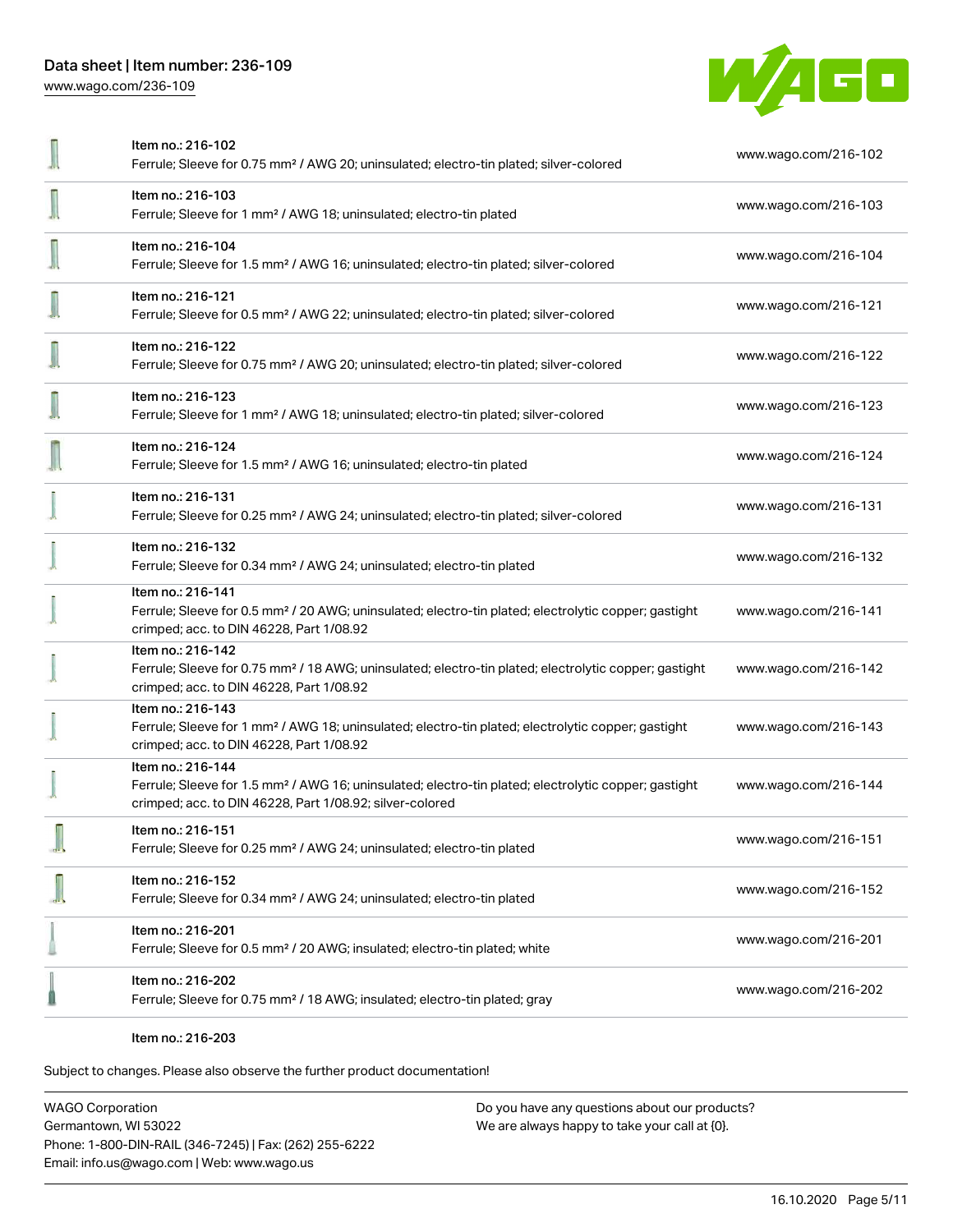Data sheet | Item number: 236-109 [www.wago.com/236-109](http://www.wago.com/236-109)



Ferrule; Sleeve for 1 mm² / AWG 18; insulated; electro-tin plated; red [www.wago.com/216-203](http://www.wago.com/216-203) Item no.: 216-204 Ferrule; Sleeve for 1.5 mm² / AWG 16; insulated; electro-tin plated; black [www.wago.com/216-204](http://www.wago.com/216-204) Item no.: 216-221 Ferrule; Sleeve for 0.5 mm² / 20 AWG; insulated; electro-tin plated; white [www.wago.com/216-221](http://www.wago.com/216-221) Item no.: 216-222 Ferrule; Sleeve for 0.75 mm² / 18 AWG; insulated; electro-tin plated; gray [www.wago.com/216-222](http://www.wago.com/216-222) 0 Item no.: 216-223 Ferrule; Sleeve for 1 mm² / AWG 18; insulated; electro-tin plated; red [www.wago.com/216-223](http://www.wago.com/216-223) Item no.: 216-224 Ferrule; Sleeve for 1.5 mm² / AWG 16; insulated; electro-tin plated; black [www.wago.com/216-224](http://www.wago.com/216-224) Item no.: 216-241 Ferrule; Sleeve for 0.5 mm² / 20 AWG; insulated; electro-tin plated; electrolytic copper; gastight [www.wago.com/216-241](http://www.wago.com/216-241) crimped; acc. to DIN 46228, Part 4/09.90; white Item no.: 216-242 Ferrule; Sleeve for 0.75 mm² / 18 AWG; insulated; electro-tin plated; electrolytic copper; gastight [www.wago.com/216-242](http://www.wago.com/216-242) Ω crimped; acc. to DIN 46228, Part 4/09.90; gray Item no.: 216-243 Ferrule; Sleeve for 1 mm² / AWG 18; insulated; electro-tin plated; electrolytic copper; gastight crimped; [www.wago.com/216-243](http://www.wago.com/216-243) Ω acc. to DIN 46228, Part 4/09.90; red Item no.: 216-244 Ferrule; Sleeve for 1.5 mm² / AWG 16; insulated; electro-tin plated; electrolytic copper; gastight [www.wago.com/216-244](http://www.wago.com/216-244) crimped; acc. to DIN 46228, Part 4/09.90; black Item no.: 216-262 Ferrule; Sleeve for 0.75 mm² / 18 AWG; insulated; electro-tin plated; electrolytic copper; gastight [www.wago.com/216-262](http://www.wago.com/216-262) 0 crimped; acc. to DIN 46228, Part 4/09.90; gray Item no.: 216-263 Ferrule; Sleeve for 1 mm² / AWG 18; insulated; electro-tin plated; electrolytic copper; gastight crimped; [www.wago.com/216-263](http://www.wago.com/216-263) Ω acc. to DIN 46228, Part 4/09.90; red Item no.: 216-264 Ferrule; Sleeve for 1.5 mm² / AWG 16; insulated; electro-tin plated; electrolytic copper; gastight [www.wago.com/216-264](http://www.wago.com/216-264) ≞ crimped; acc. to DIN 46228, Part 4/09.90; black Item no.: 216-284 Ferrule; Sleeve for 1.5 mm² / AWG 16; insulated; electro-tin plated; electrolytic copper; gastight [www.wago.com/216-284](http://www.wago.com/216-284) crimped; acc. to DIN 46228, Part 4/09.90; black Item no.: 216-301 Ferrule; Sleeve for 0.25 mm² / AWG 24; insulated; electro-tin plated; yellow [www.wago.com/216-301](http://www.wago.com/216-301) Item no.: 216-302 Ferrule; Sleeve for 0.34 mm² / 22 AWG; insulated; electro-tin plated; green [www.wago.com/216-302](http://www.wago.com/216-302) Item no.: 216-321 Ferrule; Sleeve for 0.25 mm² / AWG 24; insulated; electro-tin plated; yellow [www.wago.com/216-321](http://www.wago.com/216-321)

Subject to changes. Please also observe the further product documentation!

WAGO Corporation Germantown, WI 53022 Phone: 1-800-DIN-RAIL (346-7245) | Fax: (262) 255-6222 Email: info.us@wago.com | Web: www.wago.us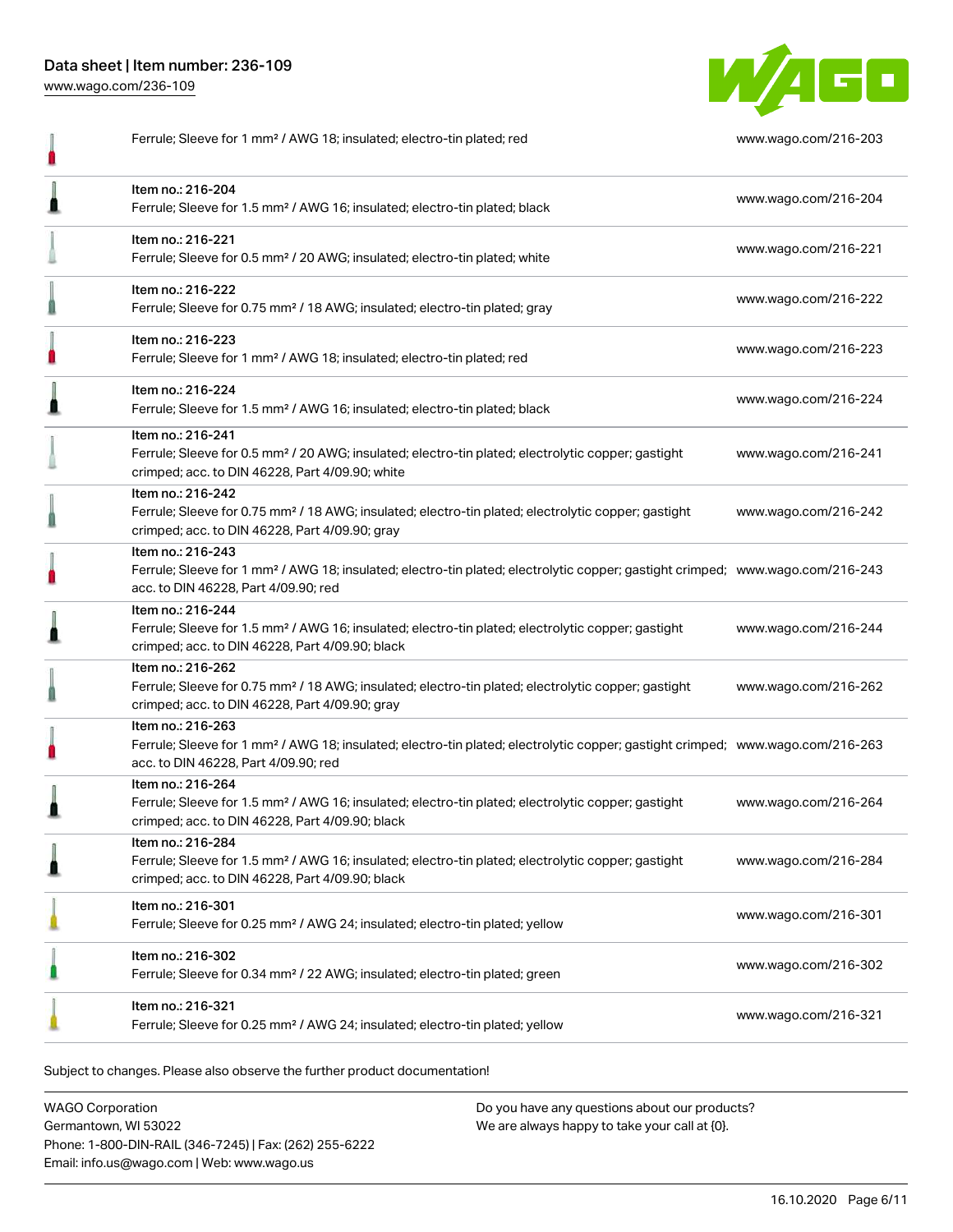[www.wago.com/236-109](http://www.wago.com/236-109)



Item no.: 216-322 Ferrule; Sleeve for 0.34 mm² / 22 AWG; insulated; electro-tin plated; green [www.wago.com/216-322](http://www.wago.com/216-322) Marking accessories Item no.: 210-332/500-202 Marking strips; as a DIN A4 sheet; MARKED; 1-16 (160x); Height of marker strip: 3 mm; Strip length 182 mm; Horizontal marking; Self-adhesive; white [www.wago.com/210-332](http://www.wago.com/210-332/500-202) [/500-202](http://www.wago.com/210-332/500-202) Item no.: 210-332/500-204 Marking strips; as a DIN A4 sheet; MARKED; 17-32 (160x); Height of marker strip: 3 mm; Strip length 182 mm; Horizontal marking; Self-adhesive; white [www.wago.com/210-332](http://www.wago.com/210-332/500-204) [/500-204](http://www.wago.com/210-332/500-204) Item no.: 210-332/500-205 Marking strips; as a DIN A4 sheet; MARKED; 1-32 (80x); Height of marker strip: 3 mm; Strip length 182 mm; Horizontal marking; Self-adhesive; white [www.wago.com/210-332](http://www.wago.com/210-332/500-205) [/500-205](http://www.wago.com/210-332/500-205) Item no.: 210-332/500-206 Marking strips; as a DIN A4 sheet; MARKED; 33-48 (160x); Height of marker strip: 3 mm; Strip length 182 mm; Horizontal marking; Self-adhesive; white [www.wago.com/210-332](http://www.wago.com/210-332/500-206) [/500-206](http://www.wago.com/210-332/500-206) Item no.: 210-332/508-202 Marking strips; as a DIN A4 sheet; MARKED; 1-16 (160x); Height of marker strip: 3 mm; Strip length 182 mm; Horizontal marking; Self-adhesive; white [www.wago.com/210-332](http://www.wago.com/210-332/508-202) [/508-202](http://www.wago.com/210-332/508-202) Item no.: 210-332/508-204 Marking strips; as a DIN A4 sheet; MARKED; 17-32 (160x); Height of marker strip: 3 mm; Strip length 182 mm; Horizontal marking; Self-adhesive; white [www.wago.com/210-332](http://www.wago.com/210-332/508-204) [/508-204](http://www.wago.com/210-332/508-204) Item no.: 210-332/508-205 Marking strips; as a DIN A4 sheet; MARKED; 1-32 (80x); Height of marker strip: 3 mm; Strip length 182 mm; Horizontal marking; Self-adhesive; white [www.wago.com/210-332](http://www.wago.com/210-332/508-205) [/508-205](http://www.wago.com/210-332/508-205) Item no.: 210-332/508-206 Marking strips; as a DIN A4 sheet; MARKED; 33-48 (160x); Height of marker strip: 3 mm; Strip length 182 mm; Horizontal marking; Self-adhesive; white [www.wago.com/210-332](http://www.wago.com/210-332/508-206) [/508-206](http://www.wago.com/210-332/508-206) check Item no.: 231-127 Testing plug module with contact stud; for 236 Series; Pin spacing 5 mm / 0.197 in; 2,50 mm²; gray [www.wago.com/231-127](http://www.wago.com/231-127) Item no.: 231-128 Testing plug module with contact stud; Pin spacing 5.08 mm / 0.2 in; 2,50 mm²; orange [www.wago.com/231-128](http://www.wago.com/231-128) tools Item no.: 210-657 Operating tool; Blade: 3.5 x 0.5 mm; with a partially insulated shaft; short; multicoloured [www.wago.com/210-657](http://www.wago.com/210-657) Item no.: 210-658 Operating tool; Blade: 3.5 x 0.5 mm; with a partially insulated shaft; angled; short; multicoloured [www.wago.com/210-658](http://www.wago.com/210-658) Item no.: 210-720 Operating tool; Blade: 3.5 x 0.5 mm; with a partially insulated shaft; multicoloured [www.wago.com/210-720](http://www.wago.com/210-720)

Subject to changes. Please also observe the further product documentation!

WAGO Corporation Germantown, WI 53022 Phone: 1-800-DIN-RAIL (346-7245) | Fax: (262) 255-6222 Email: info.us@wago.com | Web: www.wago.us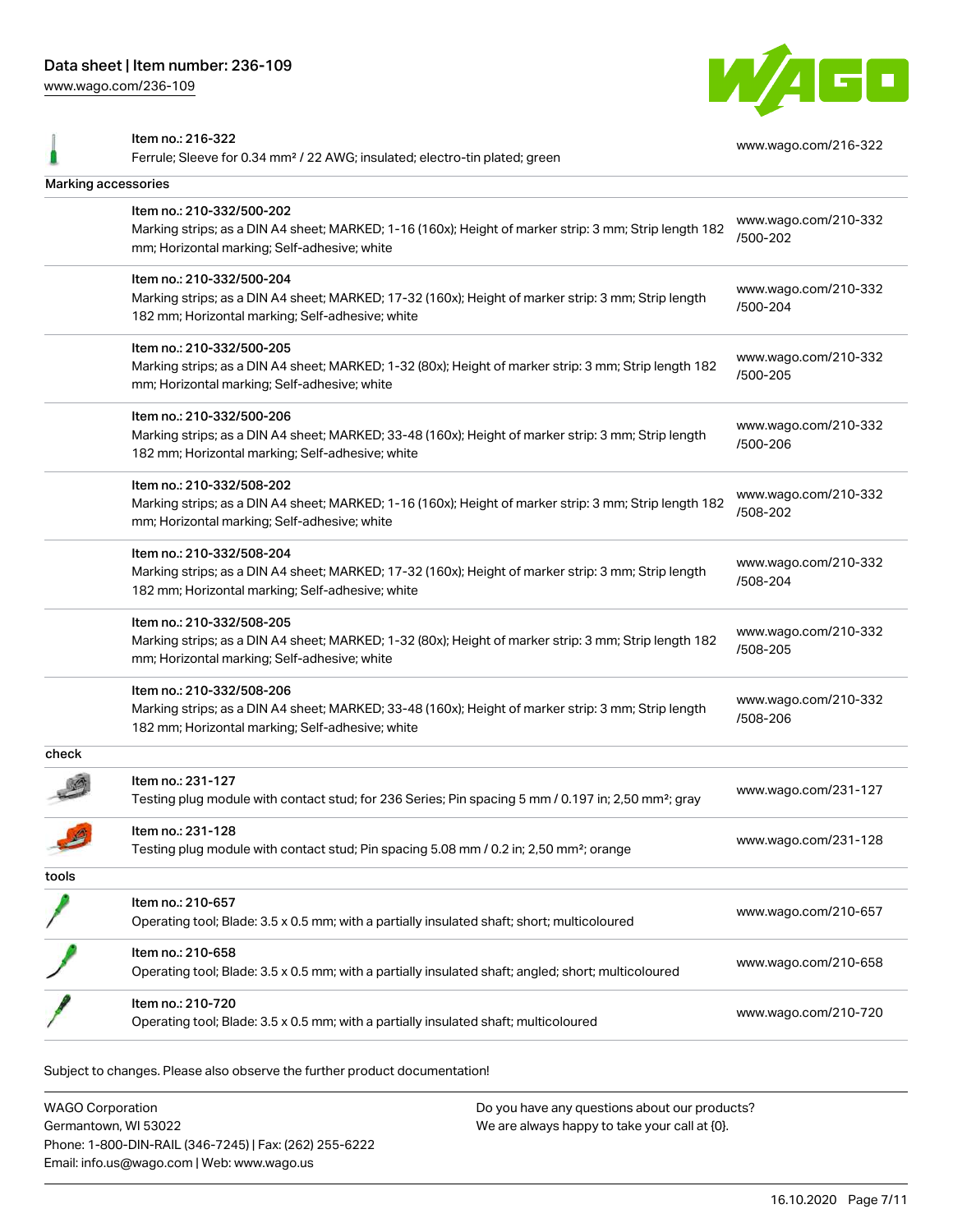

|                               | Item no.: 236-332<br>Operating tool; natural                                                                                                                           |             |               | www.wago.com/236-332 |  |
|-------------------------------|------------------------------------------------------------------------------------------------------------------------------------------------------------------------|-------------|---------------|----------------------|--|
|                               | Item no.: 236-335                                                                                                                                                      |             |               |                      |  |
|                               | Operating tool; gray                                                                                                                                                   |             |               | www.wago.com/236-335 |  |
|                               |                                                                                                                                                                        |             |               |                      |  |
| <b>Downloads</b>              |                                                                                                                                                                        |             |               |                      |  |
| <b>Documentation</b>          |                                                                                                                                                                        |             |               |                      |  |
| <b>Additional Information</b> |                                                                                                                                                                        |             |               |                      |  |
| Technical explanations        |                                                                                                                                                                        | Apr 3, 2019 | pdf<br>3.6 MB | Download             |  |
| <b>CAD files</b>              |                                                                                                                                                                        |             |               |                      |  |
|                               |                                                                                                                                                                        |             |               |                      |  |
| CAD data                      |                                                                                                                                                                        |             |               |                      |  |
|                               | 2D/3D Models 236-109                                                                                                                                                   |             | <b>URL</b>    | Download             |  |
| <b>PCB Design</b>             |                                                                                                                                                                        |             |               |                      |  |
| Symbol and Footprint 236-109  |                                                                                                                                                                        | URL         | Download      |                      |  |
|                               | CAx data for your PCB design, consisting of "schematic symbols and PCB footprints",<br>allow easy integration of the WAGO component into your development environment. |             |               |                      |  |
| Supported formats:            |                                                                                                                                                                        |             |               |                      |  |
|                               | Accel EDA 14 & 15                                                                                                                                                      |             |               |                      |  |
| п                             | Altium 6 to current version                                                                                                                                            |             |               |                      |  |
|                               | Cadence Allegro                                                                                                                                                        |             |               |                      |  |
|                               | DesignSpark                                                                                                                                                            |             |               |                      |  |
|                               | Eagle Libraries                                                                                                                                                        |             |               |                      |  |
| KiCad                         |                                                                                                                                                                        |             |               |                      |  |
| п                             | Mentor Graphics BoardStation                                                                                                                                           |             |               |                      |  |
| <b>The Second Service</b>     | Mentor Graphics Design Architect                                                                                                                                       |             |               |                      |  |
| <b>I</b>                      | Mentor Graphics Design Expedition 99 and 2000                                                                                                                          |             |               |                      |  |
| ш                             | OrCAD 9.X PCB and Capture                                                                                                                                              |             |               |                      |  |
| ш                             | PADS PowerPCB 3, 3.5, 4.X, and 5.X                                                                                                                                     |             |               |                      |  |
| п                             | PADS PowerPCB and PowerLogic 3.0                                                                                                                                       |             |               |                      |  |
| ш                             | PCAD 2000, 2001, 2002, 2004, and 2006                                                                                                                                  |             |               |                      |  |
|                               | Pulsonix 8.5 or newer                                                                                                                                                  |             |               |                      |  |
| ш<br><b>STL</b>               |                                                                                                                                                                        |             |               |                      |  |

Subject to changes. Please also observe the further product documentation!

WAGO Corporation Germantown, WI 53022 Phone: 1-800-DIN-RAIL (346-7245) | Fax: (262) 255-6222 Email: info.us@wago.com | Web: www.wago.us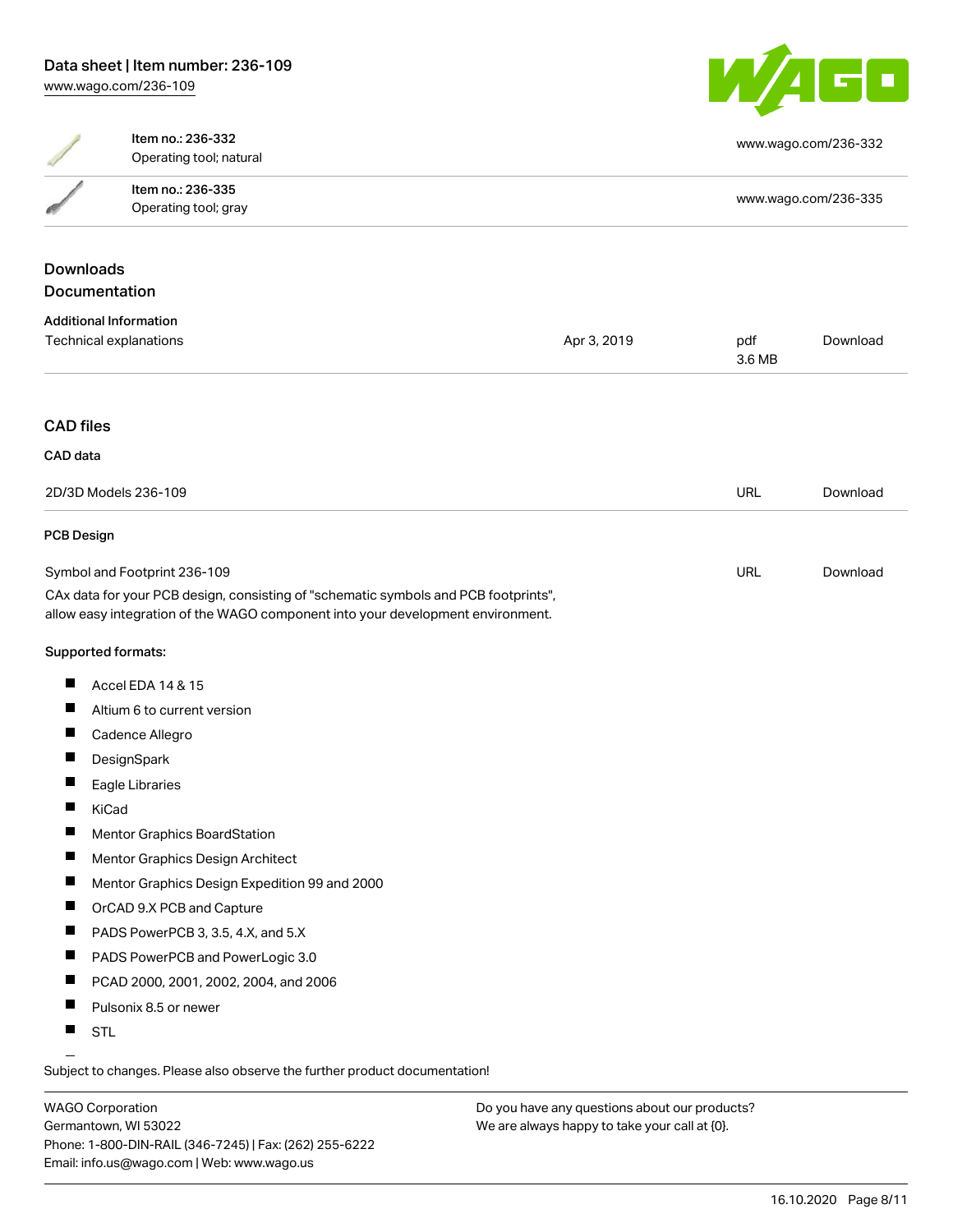# Data sheet | Item number: 236-109

[www.wago.com/236-109](http://www.wago.com/236-109)

- $\blacksquare$ 3D STEP
- $\blacksquare$ TARGET 3001!
- $\blacksquare$ View Logic ViewDraw
- $\blacksquare$ Quadcept
- П Zuken CadStar 3 and 4
- $\blacksquare$ Zuken CR-5000 and CR-8000

PCB Component Libraries (EDA), PCB CAD Library Ultra Librarian

#### CAE data



| ZUKEN Portal 236-109 | url | Downloac |
|----------------------|-----|----------|
|----------------------|-----|----------|

#### Installation Notes

Conductor termination



Inserting a conductor via 3.5 mm screwdriver.

Screwdriver actuation parallel to conductor entry.



screwdriver.

Screwdriver actuation perpendicular to

conductor entry.



Inserting a conductor via 3.5 mm Inserting a conductor via operating tool.

Subject to changes. Please also observe the further product documentation!

WAGO Corporation Germantown, WI 53022 Phone: 1-800-DIN-RAIL (346-7245) | Fax: (262) 255-6222 Email: info.us@wago.com | Web: www.wago.us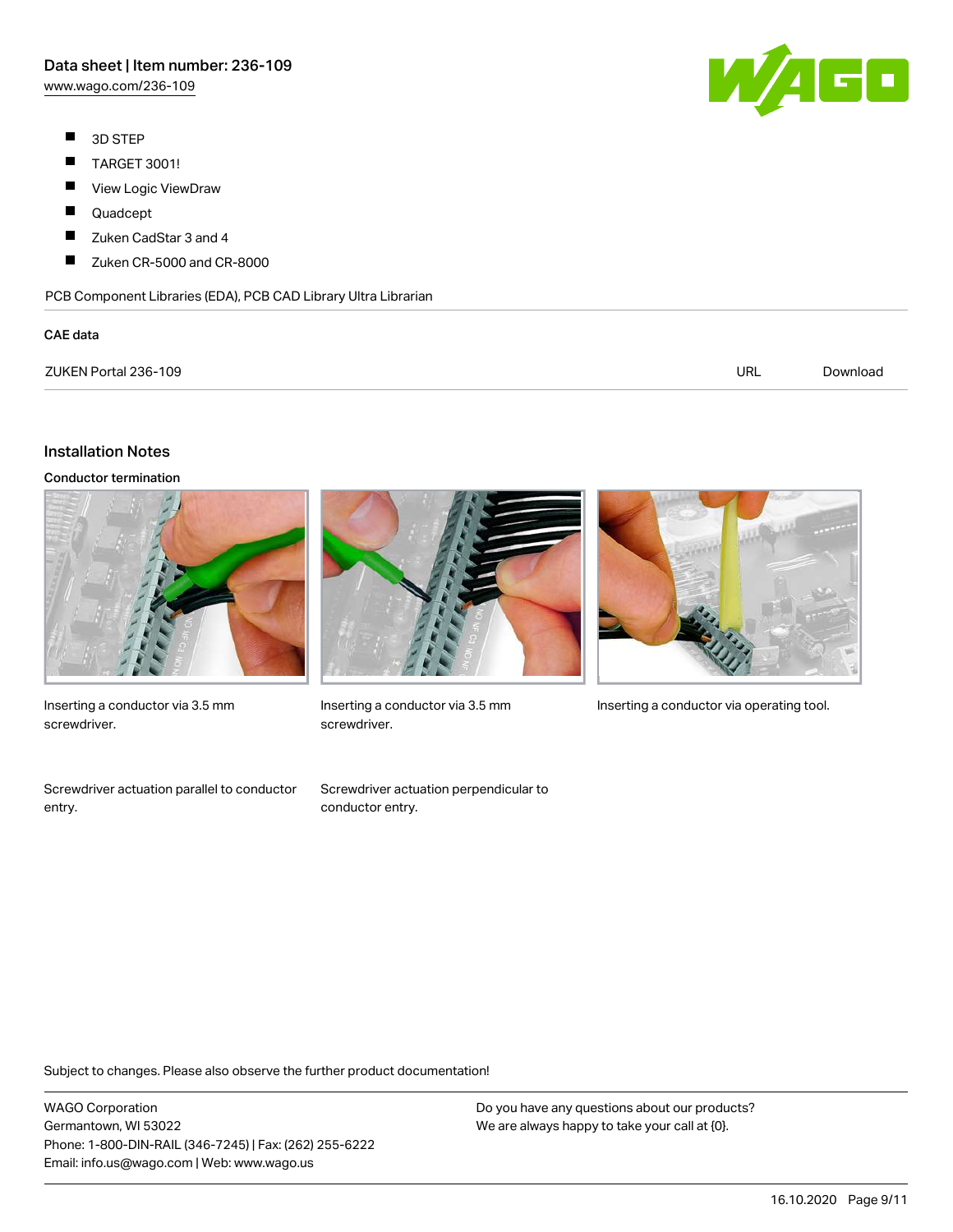## Data sheet | Item number: 236-109 [www.wago.com/236-109](http://www.wago.com/236-109)





Compared to standard screwdrivers, these operating tools are far more convenient for wiring PCB terminal strips at factory.

Installation



PCB Terminal Strips placed behind each other save space – staggering them by half the pin spacing simplifies subsequent wiring of the first row.

Installation

Subject to changes. Please also observe the further product documentation!

WAGO Corporation Germantown, WI 53022 Phone: 1-800-DIN-RAIL (346-7245) | Fax: (262) 255-6222 Email: info.us@wago.com | Web: www.wago.us